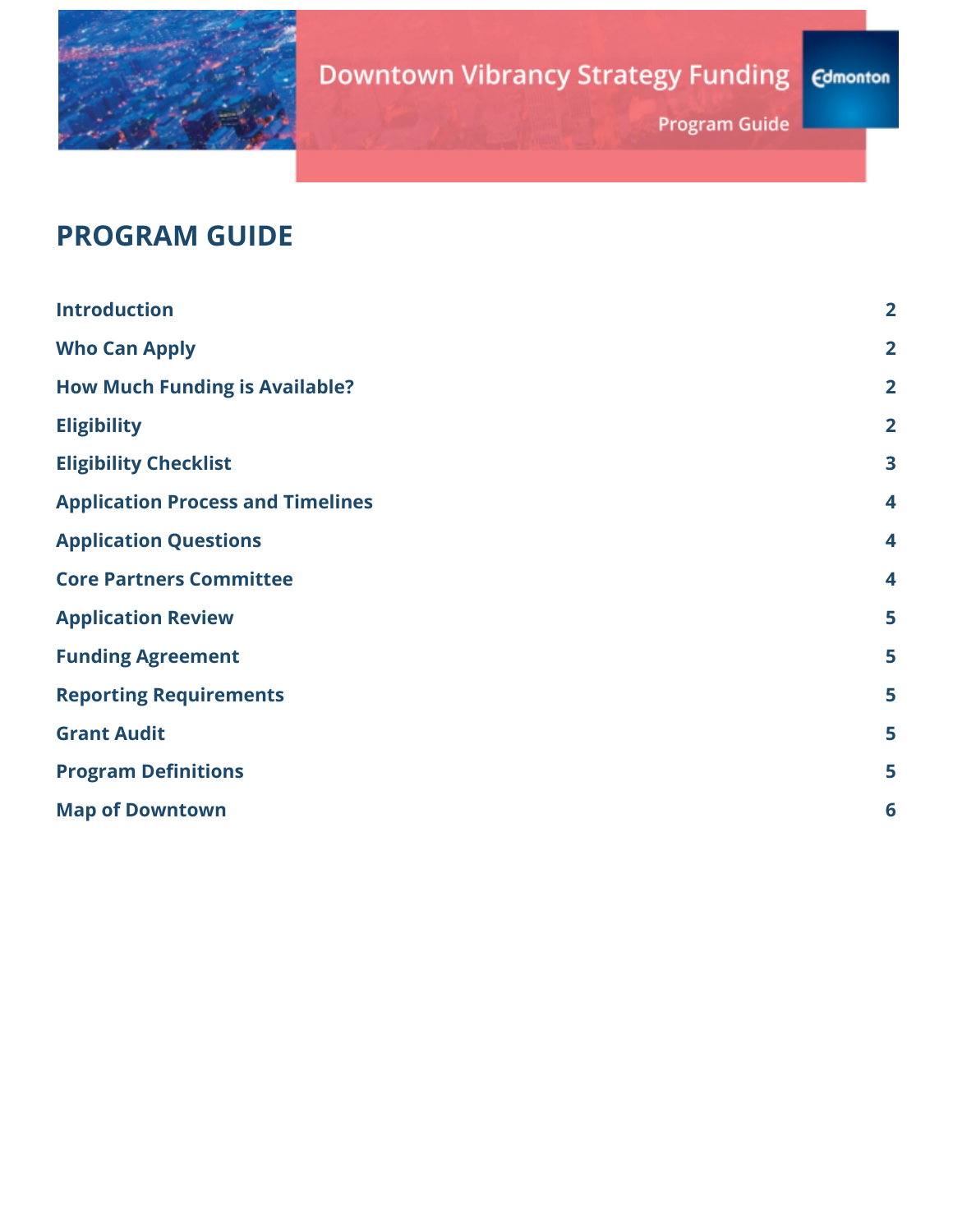#### **Introduction**

This document describes how to qualify for Downtown Vibrancy Strategy funding and provides details about the program. Funding is limited and will be awarded based on availability of funds and on a one-time basis.

Questions can be directed to: Brett Latchford, brett.latchford@edmonton.ca

#### **Who Can Apply**

**Businesses and organiza tions with an inter est in Downtown vibr ancy** are eligible to apply.

- **Businesses** must have a City of Edmonton business licence, or be exempt from requiring one,
- before a funding agreement is finalized and funding is provided.
- Must be a legal entity.

#### **How Much Funding is Available?**

Available Downtown Vibrancy Strategy funding is \$5,000,000. There is no minimum or maximum amount for individual projects.

#### **Eligibility**

The program supports projects that align with the following actions from the Downtown Vibrancy Strategy:

- **Action 1** Expand public spaces for more people and in new ways.
- **Action 2** Optimize four season experience for pedestrians, parks and patios.
- **Action 3** Make it easier to live downtown.
- **Action 4** Welcome package for new residents, students, businesses and startups.
- **Action 5** Support an innovative and smart downtown.
- **Action 6** Customized business retention and expansion support.
- **Action 7** Support return to work and reopening strategies.
- **Action 8** Ensure adequate data and information is available to support vibrancy.
- **Action 9** Entice retailers to remain in and open downtown.
- **Action 10** Promote downtown.
- **Action 11** Prioritize making downtown more fun.
- **Action 12** Position vibrancy as an ongoing goal.
- **Action 13** Make it easy and fun to get around.
- **Action 14** Implement quick light-touch improvements to public spaces.
- **Action 15** Encourage inclusive, connected, walkable streets.
- **Action 16** Enhance safety.
- **Action 17** Expand urban wellness thinking and practices.
- **Action 18** Empower stewardship of public spaces.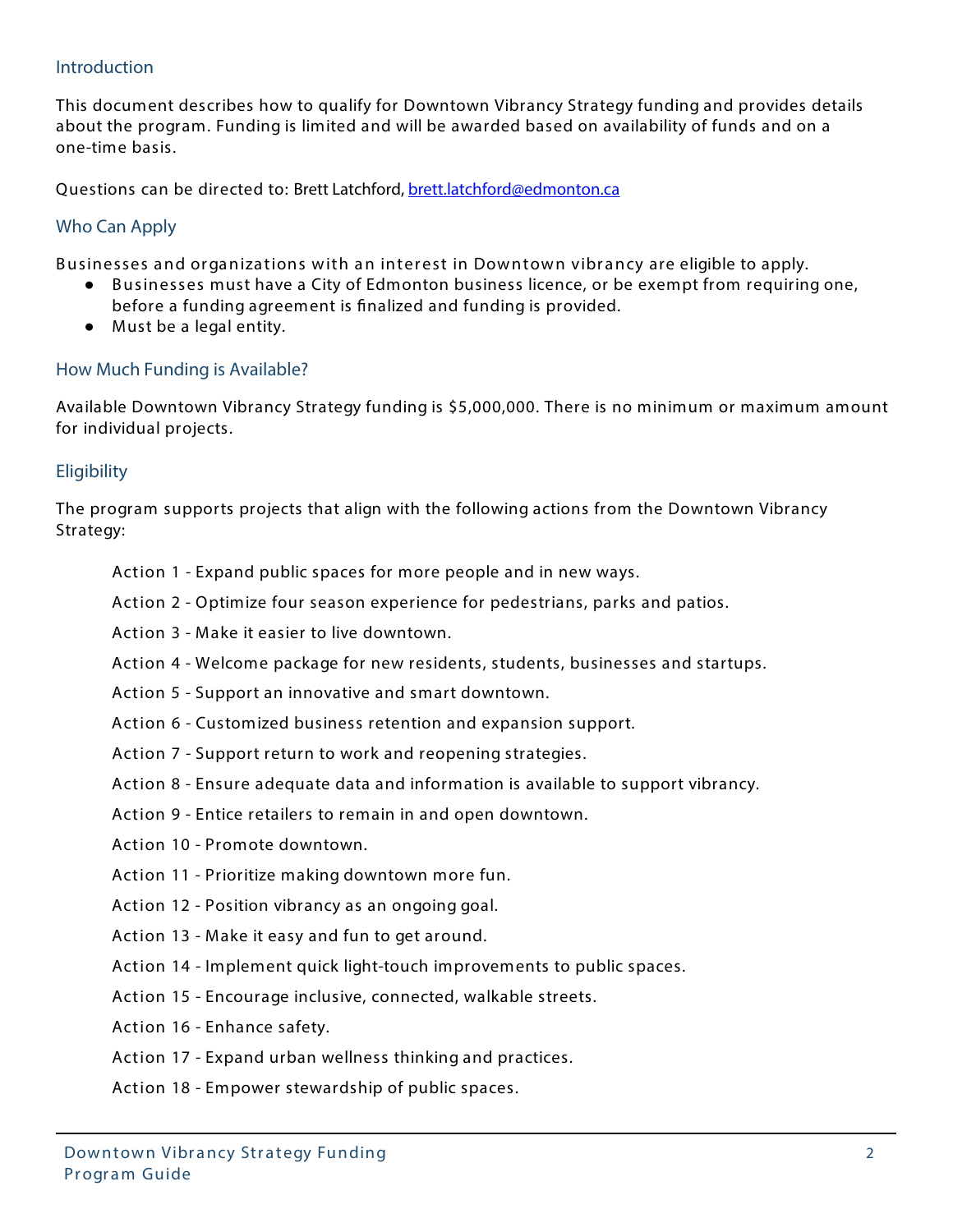**Action 19** - Improve appearance of vacant lots and future development sites.

**Action 20** - Formalize a downtown collaborative to advance vibrancy work.

This funding supports projects that promote vibrancy in our downtown. Projects eligible for funding will align with at least one Action listed above. Additionally, the application must provide the following:

- The expected number of visits per day/week/month generated by the project
- The \$ invested/ partner \$ (ratio) for the project
- The number of participating partners

This grant is not meant to:

- Support businesses or organizations with operational funding for rent, mortgages, bills, debt servicing, or fees for memberships or professional associations.
- Support ongoing initiatives or events.
- Provide funding for permit or licensing fees.

If the project has previously received funding from another City program, it may still be eligible for Downtown Vibrancy Strategy funding at the discretion of the review committee. If you are unsure if a project or program is eligible for funding, please contact the Grant Manager for more information.

## **Eligibility Checklist**

For reference while completing an application:

In order to be eligible for Downtown Vibrancy Strategy funding, all of the following criteria must be met:

- ❏ The applicable Business must have a City of Edmonton business licence, or be exempt from requiring ones, before a funding agreement can be finalized
- ❏ The applicable Business Association must be an active legal entity.
- ❏ The applicable Business or Business Association cannot be a non-Resident Business Licence holder, or government organization.
- ❏ Funding will not be used for those costs deemed as ineligible costs, including
	- ❏ Funding will not support organizations with operational funding for rent, mortgages, bills, debt servicing, or fees for memberships or professional associations.
	- ❏ Funding will not support ongoing initiatives or events.
	- ❏ Funding will not be used for permit or licensing fees.

Costs may be deemed ineligible costs at the discretion of the Committee.

## **Application Process and Timelines**

Applicants may apply for funding by completing and submitting a [Downtown](https://docs.google.com/forms/d/e/1FAIpQLSc9bEbgSN9ufwTeT6FiQBBb5QQPB1XIZ2QIKaHRT-B7Z9BIKg/viewform?usp=sf_link) Vibrancy Strategy Intake [Form](https://docs.google.com/forms/d/e/1FAIpQLSc9bEbgSN9ufwTeT6FiQBBb5QQPB1XIZ2QIKaHRT-B7Z9BIKg/viewform?usp=sf_link) to the City. Details about what questions are asked are found in the following section. Funding will be spread over the two year implementation period of the Downtown Vibrancy Strategy, as opposed to first come, first served. If a paper copy is required, an applicant may contact the Grant Manager.

Applications may be submitted until the program budget is fully allocated.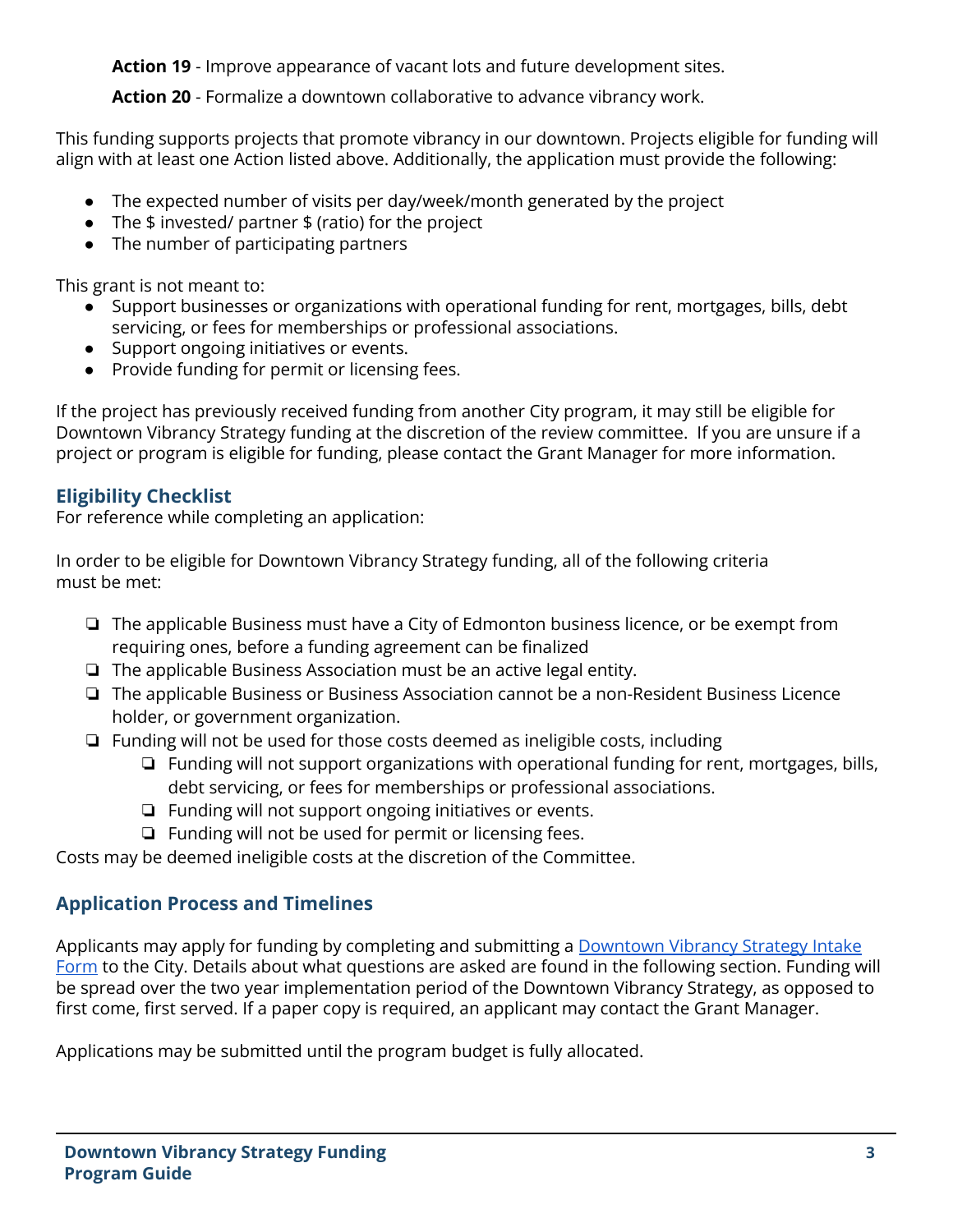Applications will be reviewed on a biweekly, rolling basis. It may take up to 3 weeks from the time of application for approval decisions to be communicated to applicants. Additionally, 1-2 weeks will be required after that time for a funding agreement to be entered into.

Approval decisions will be communicated via email, and may add additional time to the review period.

Timelines are subject to change and are dependent upon program volumes and resource needs.

#### **Application Questions**

The following questions must be answered while submitting a Downtown Vibrancy Strategy funding request application:

- Project Lead name
- Email Address
- Phone Number
- Legal Name of applicant
- Provide the project name
- Provide a project description
- Provide the project location
- Is the proposed project within the boundary identified in the Downtown Vibrancy
- Strategy map
- Provide the expected start date
- Provide the expected end date
- Provide the expected number of visits per day/week/month generated by the project
- Provide the  $$$  invested/ partner  $$$  (ratio) for the project
- Provide the number of participating partners
- Select which actions the project supports
- Provide a short description of how the project applies an equity lens (Gender Based
- Analysis Plus GBA+)
- Provide the total project cost
- Provide an itemized list of all project costs
- Provide the total funding amount requested

#### **Core Partners Committee**

The Core Partners Committee (Committee) includes City of Edmonton administration and downtown partners, including those below. The Committee evaluates funding applications and awards funding. Questions about this program can also be directed to the following:

Chris Buyze, Downtown Edmonton Community League; [president@decl.org](mailto:president@decl.org)

Paul Hawes. Explore Edmonton; [phawes@exploreedmonton.com](mailto:phawes@exploreedmonton.com)

Puneeta McBryan, Downtown Business Association; [puneeta@edmontondowntown.com](mailto:puneeta@edmontondowntown.com)

Anand Pye, NAIOP; [anand@naiopedmonton.com](mailto:anand@naiopedmonton.com)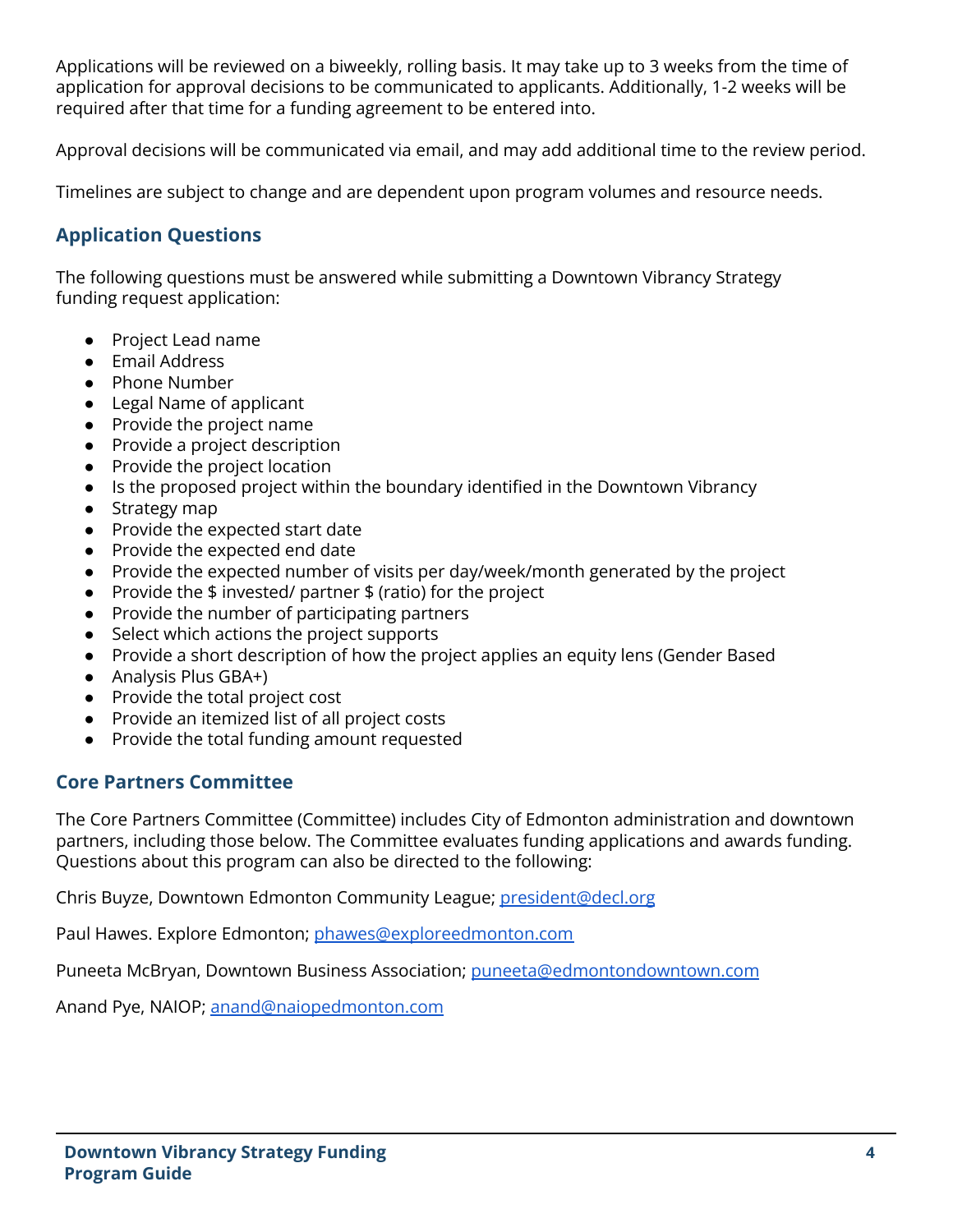## **Application Review**

The review process is generally described below:

- Submit application.
- Applications are reviewed as they are received.
- The Committee will review the applications for alignment with the actions of the Downtown Vibrancy Strategy, the project or program's feasibility, the project or program's proposed outcomes and the eligible costs. Priority will be given to projects that leverage investment from additional partners.
- The Committee may recommend to the City that applications be approved, not be approved, be conditionally approved (meaning approved pending changes to the proposed project or plan), or may recommend to the City that applicants need to submit additional information.
- Additional information provided will be reviewed as it is received.
- Approved projects/programs will enter into a funding agreement.
- Funding will be issued in the form of a cheque and sent by mail.
- The applicant will do the work.
- The applicant will submit their final report

An applicant will not be eligible to receive funding until they have entered into a Funding Agreement with the City.

### **Funding Agreement**

Projects awarded funding shall receive one hundred percent (100%) of the funding in one installment within a reasonable time after a funding agreement has been fully executed.

### **Reporting Requirements**

Once a funding agreement has been entered into, and the applicant has completed their project, they will be required to submit a final report. This template will including in the funding agreement

#### **Grant Audit**

The City may audit all financial and related records associated with the funding agreement and the use of the funding. This audit may include a review of all documentation associated with the project.

#### **Program Definitions**

Throughout the Downtown Vibrancy Strategy there are several terms that are defined below. Note - any definitions present within the Downtown Vibrancy Strategy supersede these definitions.

**Business Association** - The lead applicant that is a legal entity or a member of a partnership and has a mandate to support the business interests and commercial success of their members or the community. This includes community groups.

**Business -** A legal entity that is carrying on a business within the city of Edmonton that will have or will have obtained a City business licence to operate a business in the city of Edmonton. If a business is located within the city of Edmonton and the legal entity carrying out this business is exempt from obtaining a business licence to operate a business within the city of Edmonton, they